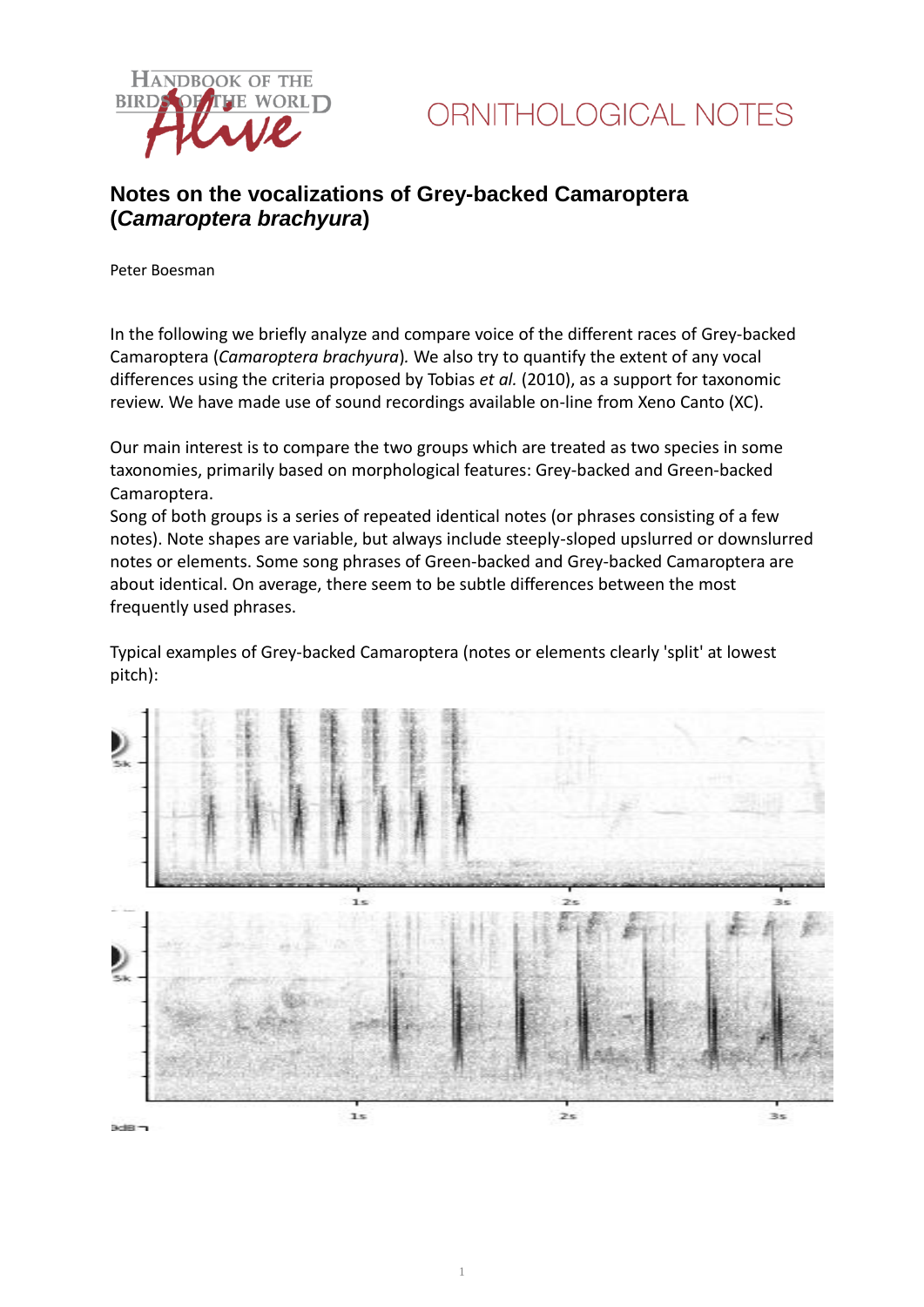

# ORNITHOLOGICAL NOTES



### Typical examples of Green-backed Camaroptera: V-shaped notes

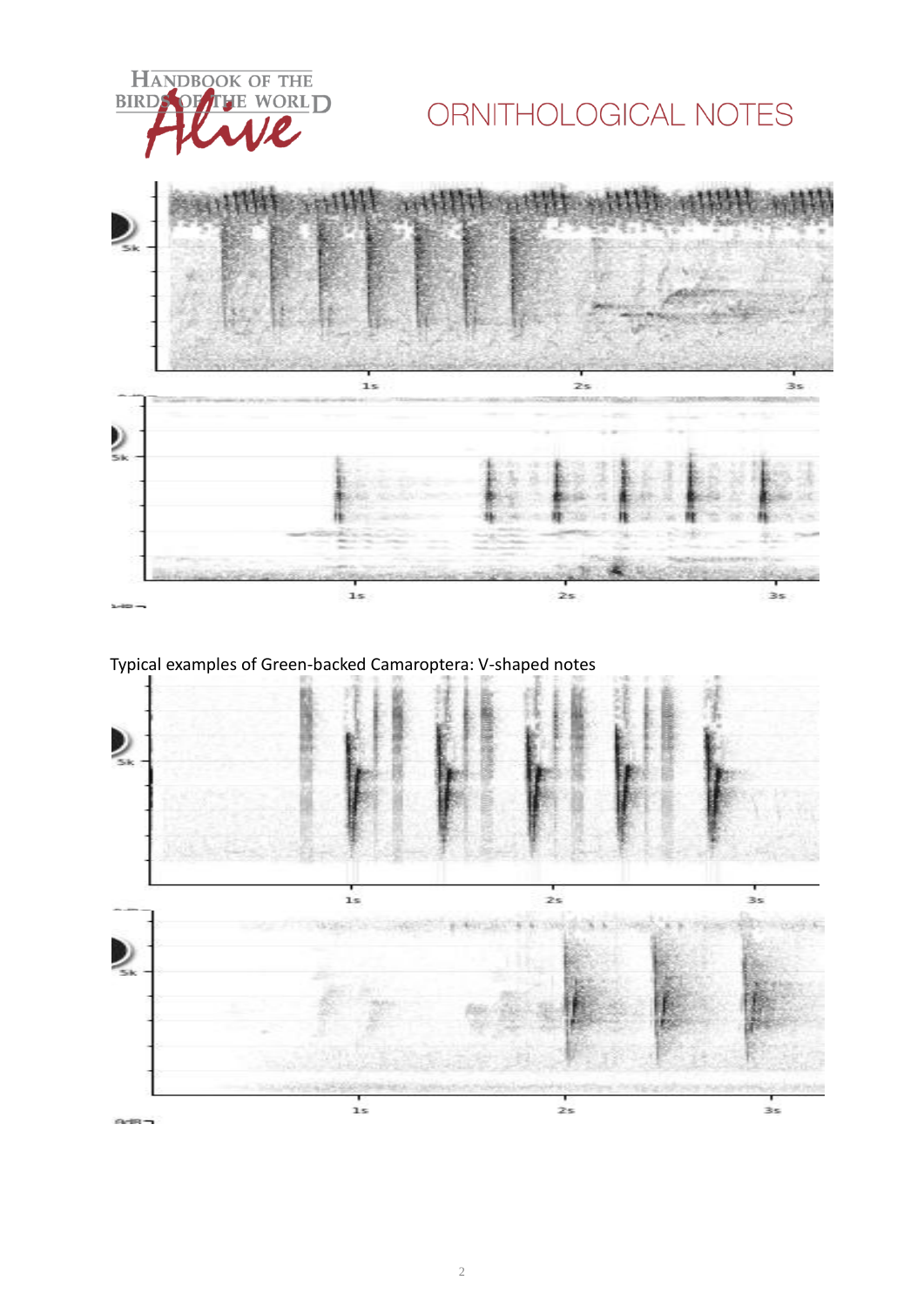

## ORNITHOLOGICAL NOTES

But: Similar examples of Grey-backed Camaroptera do exist (XC280281, XC213630 from southern part of range in contact zone, but also e.g. XC58641 from C Namibia well away from contact zone):



And in the same way, a small number of recordings of Green-backed Camaroptera are of the 'split' type.

It would require more time to analyse all recordings and process statistically to reach a quantification of vocal differences. It is quite clear however that there are two fairly distinct song types, that these are used by both groups but in a very different proportion. The few available recordings from Zambia and Namibia seem to indicate that these populations sing typically the 'V-type song' (as Green-backed Camaroptera), and the vocal difference thus does not necessarily coincide with the two above mentioned groups. The vocal break may actually occur somewhere in SC Africa, where there are at present very few recordings. This will have to be investigated further, when more recordings become available.

This note was finalized on 10th February 2016, using sound recordings available on-line at that moment. We would like to thank in particular the many sound recordists who placed their recordings for this species on XC.

#### **References**

Tobias, J.A., Seddon, N., Spottiswoode, C.N., Pilgrim, J.D., Fishpool, L.D.C. & Collar, N.J. (2010). Quantitative criteria for species delimitation. *Ibis* 152(4): 724–746.